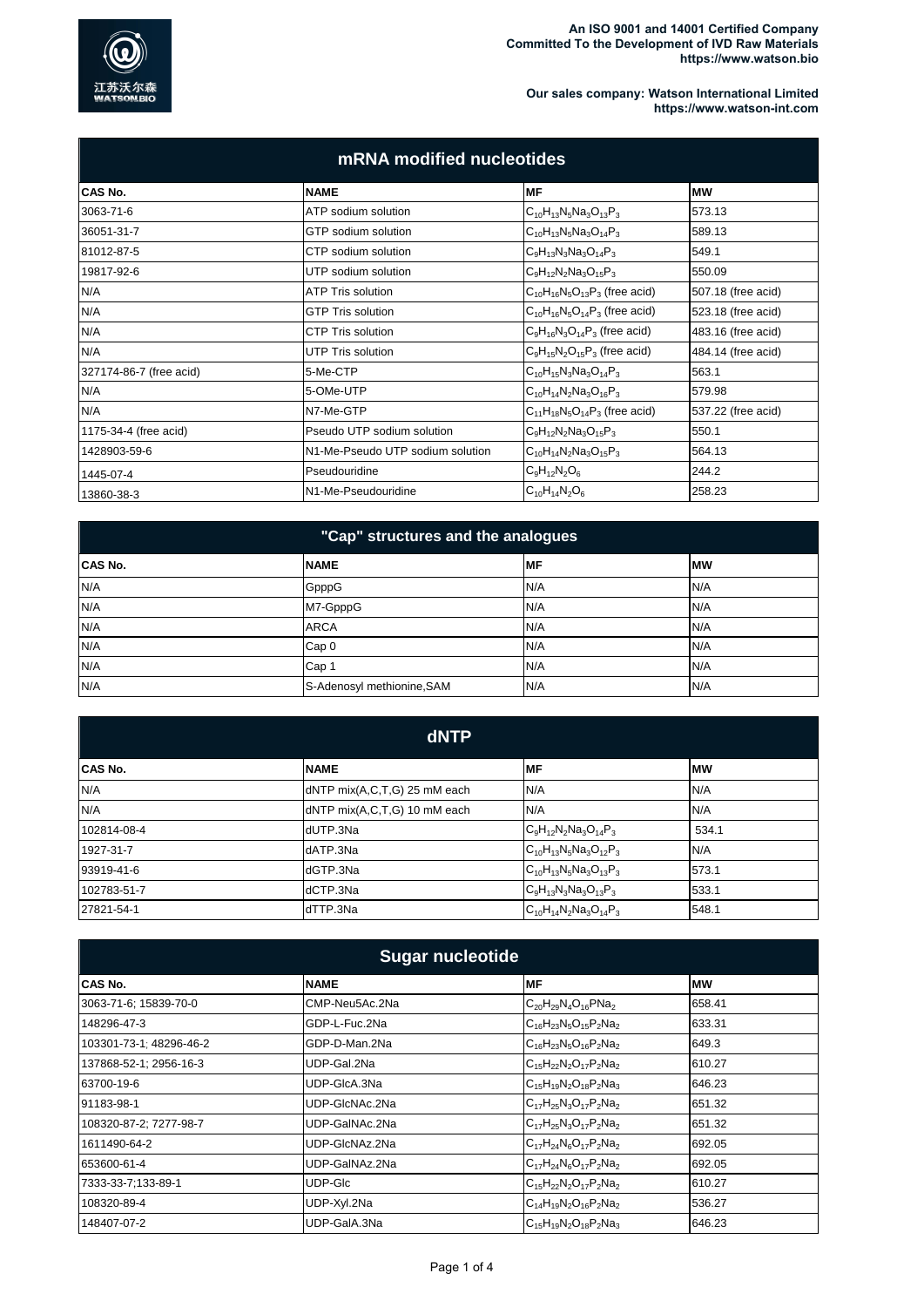

#### **An ISO 9001 and 14001 Certified Company Committed To the Development of IVD Raw Materials https://www.watson.bio**

**Our sales company: Watson International Limited https://www.watson-int.com**

| 34620-77-4              | <b>IMaltohexaose</b> | $C_{36}H_{62}O_{31}$    | 990.86  |
|-------------------------|----------------------|-------------------------|---------|
| 34620-78-5; 207511-07-7 | Maltoheptaose        | $C_{42}H_{72}O_{36}$    | 1153.02 |
| 66567-45-1; 6156-84-9   | Maltooctaose         | $C_{48}H_{82}O_{41}$    | 1315.16 |
| 157381-11-8             | Gal-G2-CNP           | $C_{24}H_{34}CINO_{18}$ | 659.97  |
| 118291-90-0             | G3-CNP               | $C_{24}H_{34}CINO_{18}$ | 659.97  |

# **Recombinant Proteases**

| <b>Industrial protease</b>                    |                                                                                                                                                                                                             |                           |                        |
|-----------------------------------------------|-------------------------------------------------------------------------------------------------------------------------------------------------------------------------------------------------------------|---------------------------|------------------------|
| <b>NAME</b>                                   | <b>RESTRICTION SITES</b>                                                                                                                                                                                    | <b>ACTIVITY</b>           | <b>PACKAGE</b>         |
| Recombinant Lys C                             | Carboxyl-terminal peptide bond of Lys<br>residue                                                                                                                                                            | ≥3AU/mq                   | 10mg/vial; 0.5g/bottle |
| <b>Recombinant Trypsin</b>                    | Arg and Lys residues C-terminal peptide<br>bonds                                                                                                                                                            | ≥3800USP/mq               | 10mg/vial; 1g/bottle   |
| <b>Recombinant Kex2</b>                       | Arg-Arg, Lys-Arg dibasic amino acid<br>carboxyl terminal peptide bond                                                                                                                                       | $\geq$ 10U/mg             | 10mg/vial; 1g/bottle   |
| Recombinant carboxypeptidase B                | C-terminal basic amino acid Lys, Arg or<br>His                                                                                                                                                              | $\geq$ 150U/mq            | 10mg/vial; 1g/bottle   |
| Recombinant enterokinase                      | Asp-Asp-Asp-Asp-Lys sequence Lys C-<br>terminal peptide bond                                                                                                                                                | $\geq$ 10U/mq             | 10mg/vial; 1g/bottle   |
| Recombinant Nuclease                          | Capable of degrading all forms of DNA<br>and RNA and fully digesting nucleic acids<br>into 5'-monophosphate oligonucleotides<br>approximately 3-5 bases in length under a<br>very broad range of conditions | ≧1.5*10 <sup>6</sup> U/mq | 1mg/vial               |
| Recombinant methionine<br>adenosyltransferase | S-adenosylmethionine that catalyzes the<br>formation of methionine and ATP                                                                                                                                  | $\geqslant$ 0.6U/mq       | 1mg/vial; 10mg/vial    |
| <b>Recombinant Arginase</b>                   | Catalytic hydrolysis of L-arginine to<br>produce ornithine                                                                                                                                                  | $\geq$ 20U/mq             | 1mg/vial; 10mg/vial    |
| Recombinant Arginine Deiminase                | Catalytic hydrolysis of L-arginine to<br>produce citrulline                                                                                                                                                 | $\geq$ 30U/mq             | 1mg/vial; 10mg/vial    |
| Recombinant Proline Hydroxylase               | Catalyze L-proline to L-hydroxyproline                                                                                                                                                                      | $\geq 1.0$ U/mq           | 1mg/vial; 10mg/vial    |
|                                               | وعاليه فالمستحلفة والبرقان والغويالية ومواد وموزعوها المومود بوساموس المستلفون بموصل واستوراسها                                                                                                             |                           |                        |

**Industrial conventional packaging specifications are 1g/bottle, 10g/bottle and 50g/bottle**

|                                               | <b>Protease for scientific research</b>                                                                                                                                                                                                              |                     |
|-----------------------------------------------|------------------------------------------------------------------------------------------------------------------------------------------------------------------------------------------------------------------------------------------------------|---------------------|
| <b>NAME</b>                                   | <b>MAIN RESEARCH PURCHASE</b>                                                                                                                                                                                                                        | <b>PACKAGE</b>      |
| Recombinant Lys-C                             | Protein, peptide and antibody recombinant drug mass peptide map;<br>Proteomic peptide mapping research;<br>Peptide N-terminal sequencing;<br>Identification of phosphorylated peptides;<br>Disulfide bond analysis;<br>N-glycan analysis             | 20µg/vial; 1mg/vial |
| Recombinant Trypsin (Sequencing)              | Mass peptide map of protein peptides and antibody biopharmaceuticals;<br>Proteomic peptide mapping analysis;<br>Protein specific degradation and protein sequencing                                                                                  | 20µg/vial; 1mg/vial |
| Recombinant Trypsin/Lys<br>C Mix (Sequencing) | Proteomics Peptide Mapping Analysis Suitable for mass spectrometry<br>analysis of larger molecular weight or more hydrophobic and insoluble<br>proteins; Quality research such as monoclonal antibody drug mass peptide<br>map and sequence analysis | 20µg/vial; 1mg/vial |
| Recombinant Glutamyl Endopeptidase            | Mass peptide map of protein peptides and antibody biopharmaceuticals;<br>Peptide map analysis of insulin drugs;<br>Proteomic Peptide Mapping Research                                                                                                | 50µg/vial; 1mg/vial |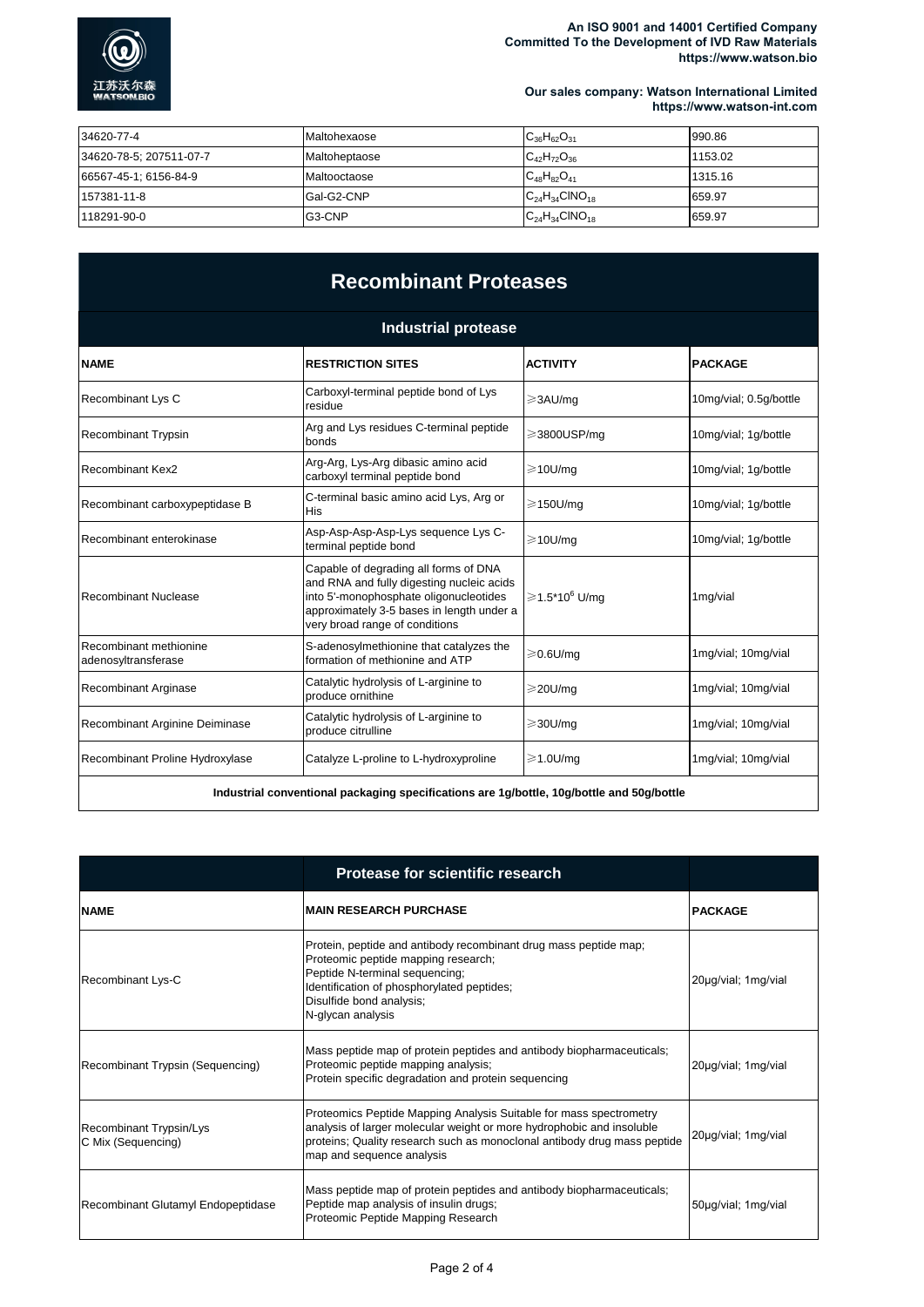

#### **An ISO 9001 and 14001 Certified Company Committed To the Development of IVD Raw Materials https://www.watson.bio**

### **Our sales company: Watson International Limited https://www.watson-int.com**

|                                           | Recombinant Tobacco Etch Virus Protease Fusion tag removal of recombinantly expressed proteins                | 50µg/vial; 1mg/vial |
|-------------------------------------------|---------------------------------------------------------------------------------------------------------------|---------------------|
| Recombinant Human Hyaluronidase<br>(PH20) | Has hydrolytic and transglycosidase activity, capable of degrading<br>hyaluronic acid and chondroitin sulfate | 50µg/vial; 1mg/vial |
| Penicillinase                             | remove antibiotic residues;<br>Sterility testing of beta-lactam antibiotics, etc.                             | per request         |
| RecomB75:E82binant Collagenase I          | Specifically hydrolyzes the three-dimensional helical structure of native<br>collagen                         | 50µg/vial; 1mg/vial |

| <b>Biopharmaceutical raw materials</b> |                  |                                         |                                                    |
|----------------------------------------|------------------|-----------------------------------------|----------------------------------------------------|
| <b>CAS No.</b>                         | <b>NAME</b>      | <b>PACKAGE</b>                          | <b>APPLICATION</b>                                 |
| 844439-96-9                            | Insulin degludec | 10g/bottle; 100g/bottle;<br>500g/bottle | For the treatment of type<br>2 diabetes            |
| 116094-23-6                            | Insulin aspart   | 10g/bottle; 100g/bottle;<br>500g/bottle | For the treatment of type<br>1 and type 2 diabetes |
| 204656-20-2                            | Liraglutide      | 10g/bottle; 100g/bottle;<br>500g/bottle | Treatment of type 2<br>diabetes; lose weight       |
| 910463-68-2                            | Semaglutide      | 10g/bottle; 100g/bottle;<br>500g/bottle | Treatment of type 2<br>diabetes; lose weight       |

| <b>Therapeutic Enzymes for Research</b>                 |                               |                                                                                                                                                                                                                                                                                        |  |
|---------------------------------------------------------|-------------------------------|----------------------------------------------------------------------------------------------------------------------------------------------------------------------------------------------------------------------------------------------------------------------------------------|--|
| <b>NAME</b>                                             | <b>ORIGINAL RESEARCH</b>      | <b>INDICATIONS</b>                                                                                                                                                                                                                                                                     |  |
| RecombinantU ricase                                     | Horizon Pegloticase           | For adults with gout who are refractory to treatment or<br>who cannot tolerate conventional therapy; hyperuricemia                                                                                                                                                                     |  |
| Recombinant ArginineDeiminase                           | Polaris ADI-PEG-20K           | Solid tumors; liver cancer and mesothelioma, etc.                                                                                                                                                                                                                                      |  |
| RecombinantPhenylalanine AmmoniaLyase Biomarin Palynziq |                               | Phenylketonuria, hyperphenylalaninemia                                                                                                                                                                                                                                                 |  |
| Recombinant Asparaginase                                | Servier Calaspargase pegol    | acute lymphoblastic leukemia or pancreatic cancer                                                                                                                                                                                                                                      |  |
| Recombinant Human Hyaluronidase<br>(PH20)               | Halozyme Therapeutics Hylenex | Subcutaneous administration as a fast-absorbing agent<br>for small-molecule drugs<br>Penetration enhancers for subcutaneous administration<br>of macromolecular drugs<br>Such as antibodies, immunosuppressants, insulin, etc.<br>PEGylation for Adjuvant Therapeutics in Solid Tumors |  |
| Recombinant Collagenase                                 | <b>Auxilium Xiaflex</b>       | Fibrocavernositis of the penis - Peyronie's disease,<br>Dupuytren's contracture - progressive hand disorder                                                                                                                                                                            |  |